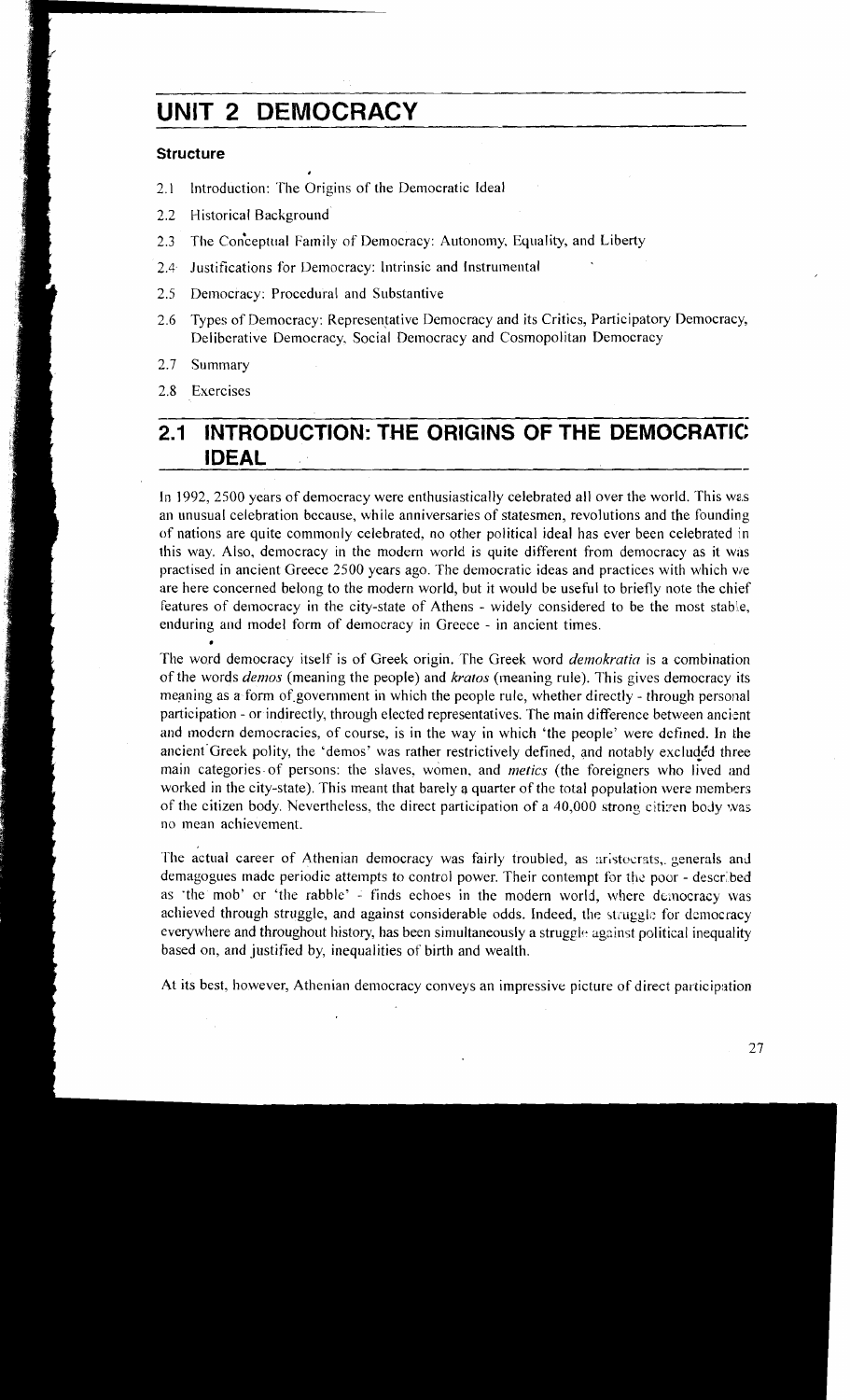by citizens in the assembly which deliberated and took decisions on all policy matters, and met on as many as 300 days in the year. Citizens also participated directly in the government, as they were chosen by lot to serve in official administrative and judicial positions.

# **2.2 HISTORICAL BACKGROUND**

Democracy has been described as one of the "characteristic institutions of modernity", and as such it was the result of a complex and intertwined processes of ideological, social and economic change. In Britain, this change was signalled by the Industrial Revolution that began in the middle of the eighteenth century, while in France and America it was launched by the political revolutions in the last quarter of the same century.

Britain is regarded as the first modern democracy because, in the aftermath of the Civil War in the seventeenth century, royal absolutism was brought to an end, and powers were transferred from the crown to the two houses of parliament, of which one, the House of Commons, was an elected chamber. Though the franchise continued to be highly restricted - based on ownership of property - control of-the executive had effectively passcd to a loose coalition of the aristocracy and the bourgeoisie, such that political conflict was, henceforth, peacefully conducted between the competing elites. It was only in the nineteenth century that the expansion of suffrage took place, beginning with the enfranchisement of the upper middle classes in the Reform Act of 1832. This was followed by the gradual extension of the franchise to the working classes, largely as a response to the pressure of political struggles by the working-class and radical movements like Chartism. By the last quarter of the nineteenth century, and three Reform Acts later, about two-thirds of the male population stood enfranchised. It was, however, not until 1929 that women secured the right to vote, and universal adult suffrage was fully achieved only in 1948, when plural voting was abolished in favour of the principle of one-person one-vote.

In France, the more radical tradition of democracy was inaugurated by the Revolution of 1789, with its stirring call of Liberty-Equality-Fraternity, and its emphasis on the principle of popular sovereignty. The Declaration of the Rights of Man and Citizen proclaimed the rights of personal liberty, freedom of thought and religion, security of property and political equality as the natural and imprescriptible entitlements not mercly of French citizens, but of 'mankind' at large. Initially, the revolutionary constitution of 179 1 established something akin to universal male suffrage, and even thc property requirement for the right to vote was low enough to exclude only domestic servants, vagrants and beggars. Thus, four million male citizens won the right to vote in 1791, but four years later. more restrictive property requirements were introduced, bringing down the number of voters to just 100,000 prosperous taxpayers. Universal male suffrage was reintroduced only after the revolution of 1848, and universal adult franchise only a century later in 1946, when women won the right to vote.

In the United States of America too, the advance of democracy in the aftermath of the Civil War was restricted to white men, and the enfranchisement of women, as also of indigenous and black people was not achieved until the twentieth century. Nevertheless, the Declaration of Independence (1776) was the document that simultaneously effected the legal creation of the United States of America, and that of democracy in that country. Though slavery continued to be practised until the mid-nineteenth century, the American Revolution did give the modern world its fig. t democratic government and society. Hereditary power - of monarchy and aristocracy alike - were overthrown as a republican government, in which all citizens were at least notionally equal, was put in place. An important institutional mechanism of the separation of powers between the three branches or government - thc execulive, the legislature and the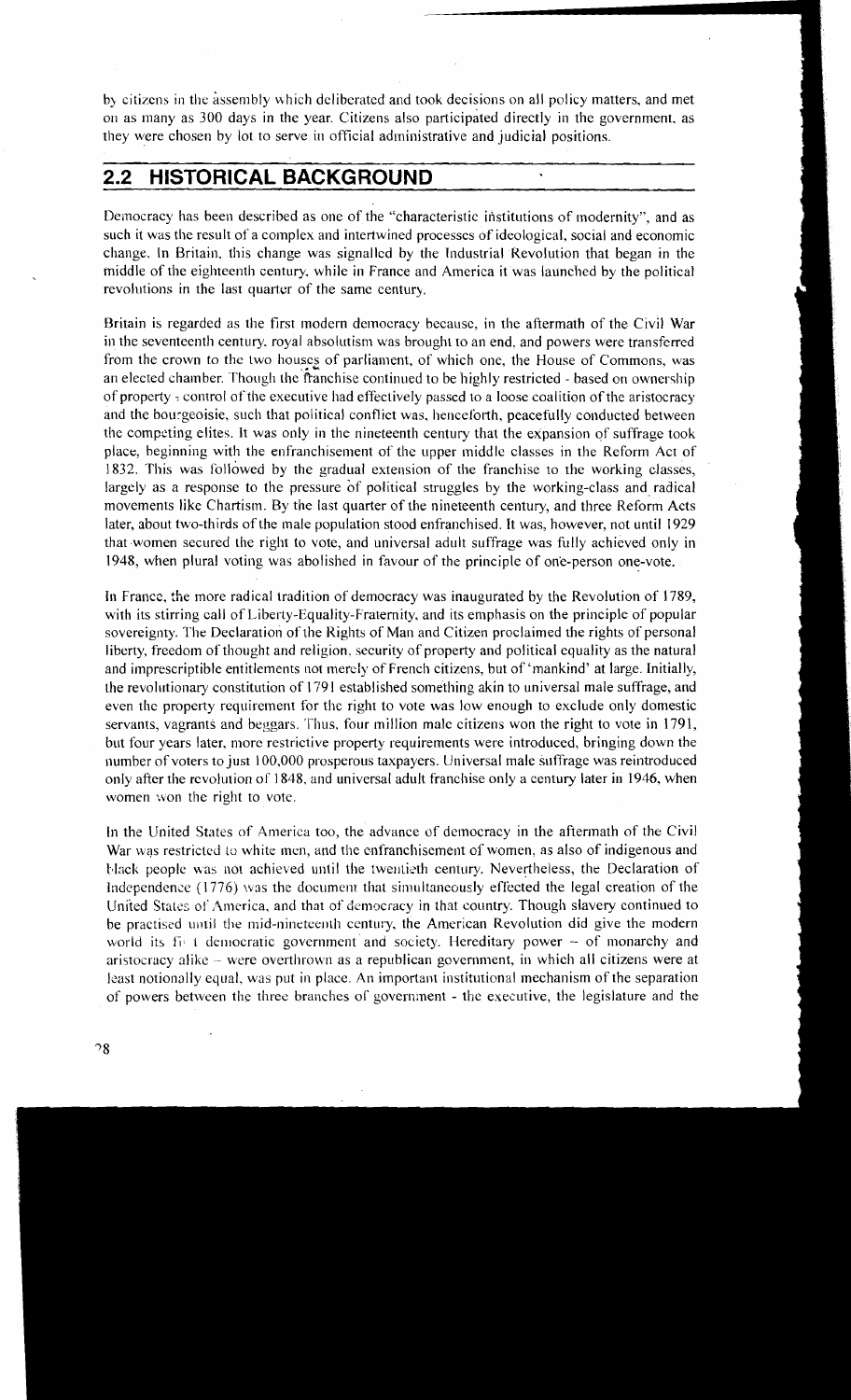judiciary - was also effected, making it difficult for any one branch to exercise arbitrary or untrammelled power.

The political ideas of the Levellers, John Locke and Tom Paine, and documents like the 'French Declaration of the Rights of Man (1789)', and the 'American Declaration of Independence (1776)', expressed the important ideas and principles that havc underpinned democracy in the modern world. These writings and documents are also often seen as charters of liberalism, and liberalism was indeed an important handmaiden of democracy at this time. This is why it is not surprising that the beginnings of democratic theory are distinguished by a strong emphasis on the concept of liberty, rather than the concept of equality with which it later came to be identified. As their name indicates, the Levellers in seventeenth century England advanced a radical conception of popular sovereignty and civil liberties. Interrogating property ownership as the basis for political rights, they advocated a nearly universal male suffrage, though - echoing ancient Athens - servants and criminals, apart from women, were to be excluded.

John Locke's Second *Treatise on Government* (1681) is an important source book of classical liberal ideas. In this work, Locke presents an account of a hypothetical state of nature, governed ' by a Law of Nature, which mandates that no individual ought to harm another in life, health, liberty or possessions. The natural equality of men - stemming not from any equality of endowment in terms of virtue or excellence, but from the fact that they are all equally creatures of God - gives them the equal right to freedom. Though this state of nature is governed by a Law of Nature that endorses these rights, there is no agency to administer and enforce this law. Therefore, to prevent others from invading their rights or to exact retribution for such invasions, men will enforce the law as *they* interpret it. In a state of nature that is largely characterised by peace and mutual assistance, the absence of such an agency contains endless possibilities for conflict, and these are the chief inconveniences of the state of nature, which is therefore transcended through a social contract. This social contract, founded in the consent of every individual, is the basis of legitimate government. Civil law rnust now conform to the eternal rule that is natural law, and thus, the purpose of political society and of government is the preservation of the life, liberty and property of individuals (and Locke accordingly supplements this account with a defense of private property). If the government fails to discharge the purposes for which it was created, the people have the right to resist and replace it. It is this statement of the core principles of classical liberalism - individualism, popular sovereignty and limited government that provided the foundation for liberal democracy.

These principles were also celebrated in the American Declaration of Independence  $(1776)$ , which followed Locke in describing as natural and inalienable the rights to life, liberty and the pursuit of happiness (the last widely interpreted as an euphemism for property). The continued exclusion of slaves and women from the category of those who posscsscd such rights is only one example of the contradiction between the universalism of liberal principles and the selectivity of liberal practices.

The French Declaration of the Rights of Man (1789) reflected the republican spirit of Jean-Jacques Rousseau, in idealising citizenship by presenting individuals as public-spirited members of a community. For Rousseau, however, representative government simply was not good enough, and the only form of free government was direct democracy in which citizens would participate directly. Of course, Rousseau was aware that gross inequalities of wealth as well as large political communities were obstacles to popular sovereignty, while liberty, welfare and public education in the context of a small city-state provided the ideal conditions for democracy.

However, it has now come to be recognised that the link between liberalism and democracy is

29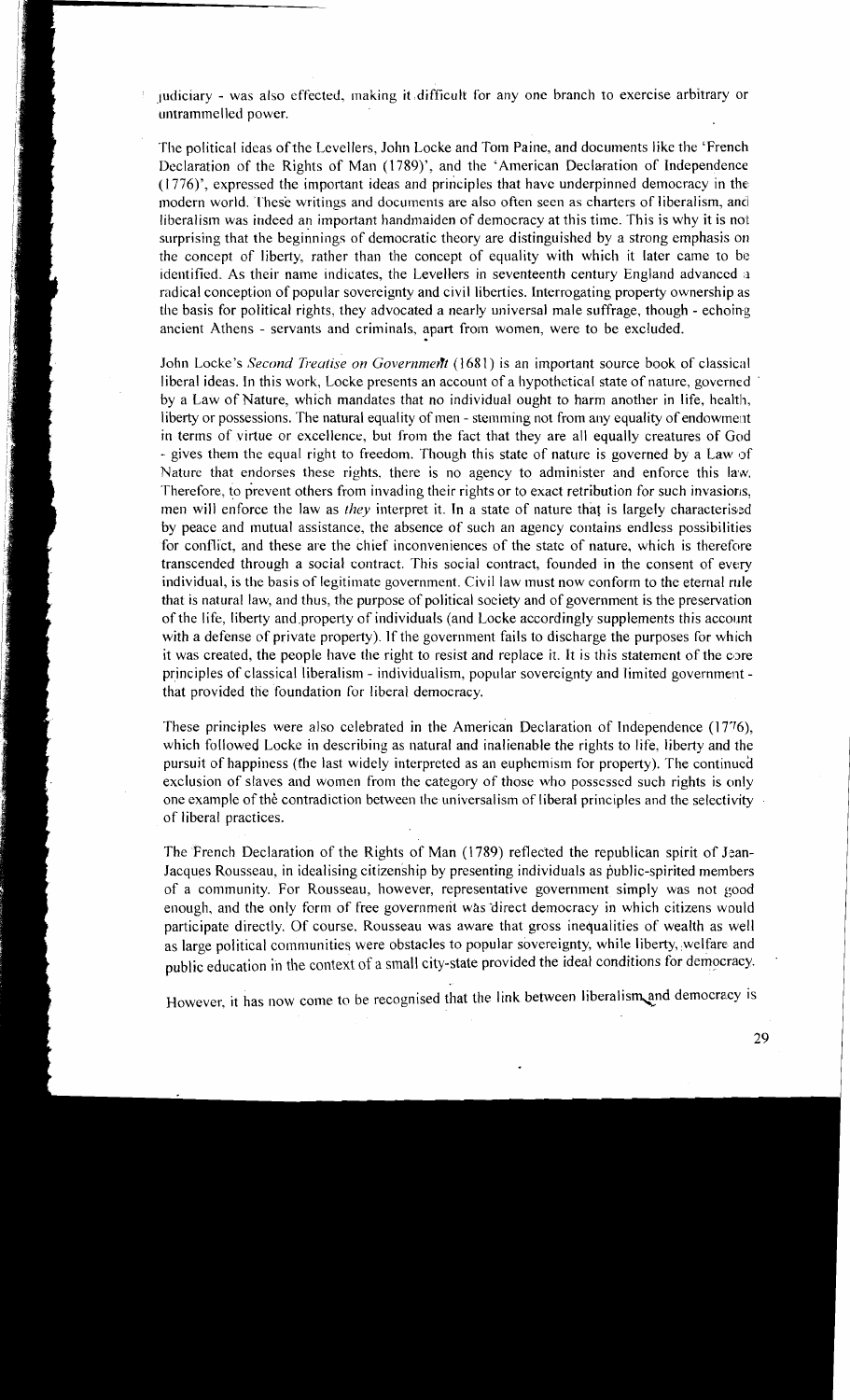not a necessary one. Liberal-democracy may be seen as a historically specific form of democracy, based on a culturally specific theory of individuation. It combines liberalism as a theory of the state with democracy as a form of government. As such, for societies that attach greater significance to the community than to the individual, the democratic part of liberal-democracy (such as free elections and freedom of speech) may be adopted without the liberal component. It has, thus, become possible today to speak not only of different paths to democracy, but also of different ways of being democratic, or even being "differently democratic".

The twentieth century saw an unparalleled extension of democracy in terms of both its inclusiveness as well as its *spotial expansion*. Beginning with the extension of the suffrage to women in the older western democracies, and ending with the dismantling of apartheid in South Africa, democracy in the twentieth century became more inclusive. This phenomenon has been described in terms of "waves of democratisation". The democratisation of many countries in Europe in the nineteenth century is viewed as the first wave of democratisation. The second wave is dated to the period following World War I, when many countries of Europe – including those of Scandinavia - became democratic. The third wave of democracy came after the Second World War, when new democracies were establislied in countries like Germany and ltaly after the collapse of Nazism and Fascism; and following decolonisation in the 1950s and 1960s, democracy was eagerly adopted by most of the new nations of Asia and Africa. The fourth wave of democratisation saw a return to democracy in post-Conimunist Eastern Europe, as well as'in many countries of Latin America that had turned their backs on democrazy.

## **2.3 THE CONCEPTUAL FAMILY OF DEMOCRACY: AUTONOMY, RIGHTS, LIBERTY AND EQUALITY**

The concept of democracy may be seen as a part of a conceptual cluster or a family of concepts, in which the concepts of rights, freedom and equality are most central. Underpinning these is the principle of individualism and individual autonomy as developed in the early liberal tradition, especially in the writings of Thomas Hobbes and John Locke. The principle of *autonomy* expresses the value that we attach to possessing control over our own individual persons, decisions and life-choices. Individuals are autonomous beings, capable of rational thouglit and, therefore, of determining what is good for them. However, while we are individuals acting for ourselves, we are also members of collectives or associations, and decisions taken in these affect our lives. Hence, we assert the right to participate in the making of those decisions, and this constitutes an act of self-determination as much as the decisions we make in our private lives about our career and other personal matters.

In classical liberal political theory, autonomy, freedom and equality form the cornerstone of the liberal theory of democracy. The principle of autonomy, along with the concept of freedom, suggests the importance of popular government. As in the writings of John Locke, government must guarantee the rights and personal liberty of the individual, and it is the job of the government to protect the individual's life, liberty and property from being undermined by other individuals and the state alike. It asserts that all individuals, by virtue of being human beings, equally possess these rights.

But how is equality to be achieved in the making of political decisions? Democratic theorists make a distinction between *prospective equality*, and *retrospective equality*. Prospective equality obtains when, in a decision that is to be made, every citizen starts off with an equal chance of influencing the outcome of the democratic process, and no persons or groups suffer particular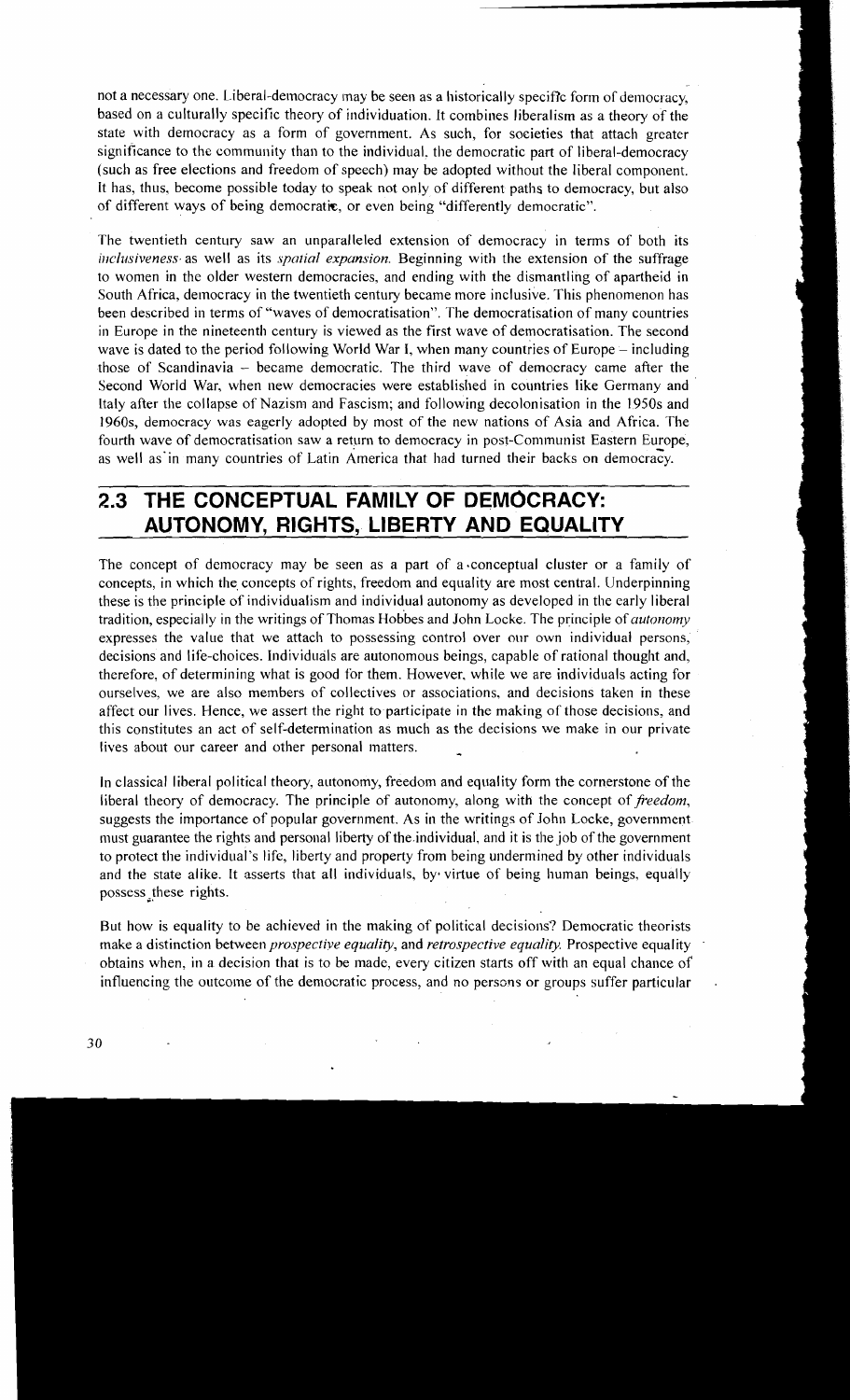disabilities that prevent them from determining that decision. Retrospective equality is achieved if, in a decision that has already been taken, we can say that everyone equally determined that decision. Now, it is clear that in most situations it is hard to say this, unless the decision was unanimous. But since unanimous decisions are rather rare, decision by majority is the only procedure which satisfies the test of democracy. It does so because it fulfils the condition of prospective equality  $-$  viz., that everyone started off with an equal chance of determining the decision - and is also the best in terms of retrospective equality, because it may be said that more people favoured the winning alternative over all others.

Though freedom and equality form the cornerstone of the liberal theory of democracy, a greater emphasis on one or the other takes democracy in very different directions. Thus, if our startingpoint is the principle of freedom, we would give the greatest importance to the rights and personal freedoms of the individual, and this might even lead us to argue that the state should play a limited and minimal role in society, and it should not impose on us any particular view of the good life. or the perfect society. Freedom-centered views have led theorists to argue that it is illegitimate and wrong for the state to tax itswealthy citizens to provide free or subsidised public services for poorer citizens.

If, however, equality is the starting-point of our theory, we will argue that formal political equality is of little use, unless individuals really possess the capacities by which they can determine their life-plans. So, if we wish to extend the control people have over their own lives, we have to first remove the disadvantages that they suffer from on account of social and economic inequalities of caste or class.

#### **JUSTIFICATIONS FOR DEMOCRACY: INTRINSIC AND**   $2.4$ **INSTRUMENTAL**

Democracy may be justified as having intrinsic or instrumental value. When we value democracy as a good in itself and for itself, we assert the inirinsic value of democracy. That is, we argue that democracy is valuable for its own sake, because it is the fairest way of giving expression to equality among citizens. On the other hand, democracy may also be valued instrumentally, or as a means to some other end. Thus, it may be argued that democracy is good because it fosters competition among political leaders and so gives us a better choice of leadership. Or it could be said that democracy is good because it makes everyone feel that they were a part of the decision-making process. Democracy may also be justified as a way of minimising the abuse of political power, by distributing it equally among citizens. Another instrumental justification for democracy is its role in human development, to the extent that it encourages people to take responsibility for their political lives.

Democracy may have instrumental value, but its intrinsic value derives from its moral superiority as a way of giving effect to political equality. If we view it as a way of arriving at decisions among a group of persons  $-$  whether citizens of a polity or members of a neighbourhood association or sports club - democracy is morally superior to any other way of arriving at decisions. This is so because the human race has not been able to devise any other way of arriving at decisions which are binding on all, and which takes everybody's interests into account. This implies, of course, that people are the best judges of their own interests, and that equal citizenship rights are necessary to protect those interests. However, even if individuals agree on the general purposes of their collective endeavour, they will almost certainly disagree about how to achieve it. Even if they shared the same view of what constitutes the common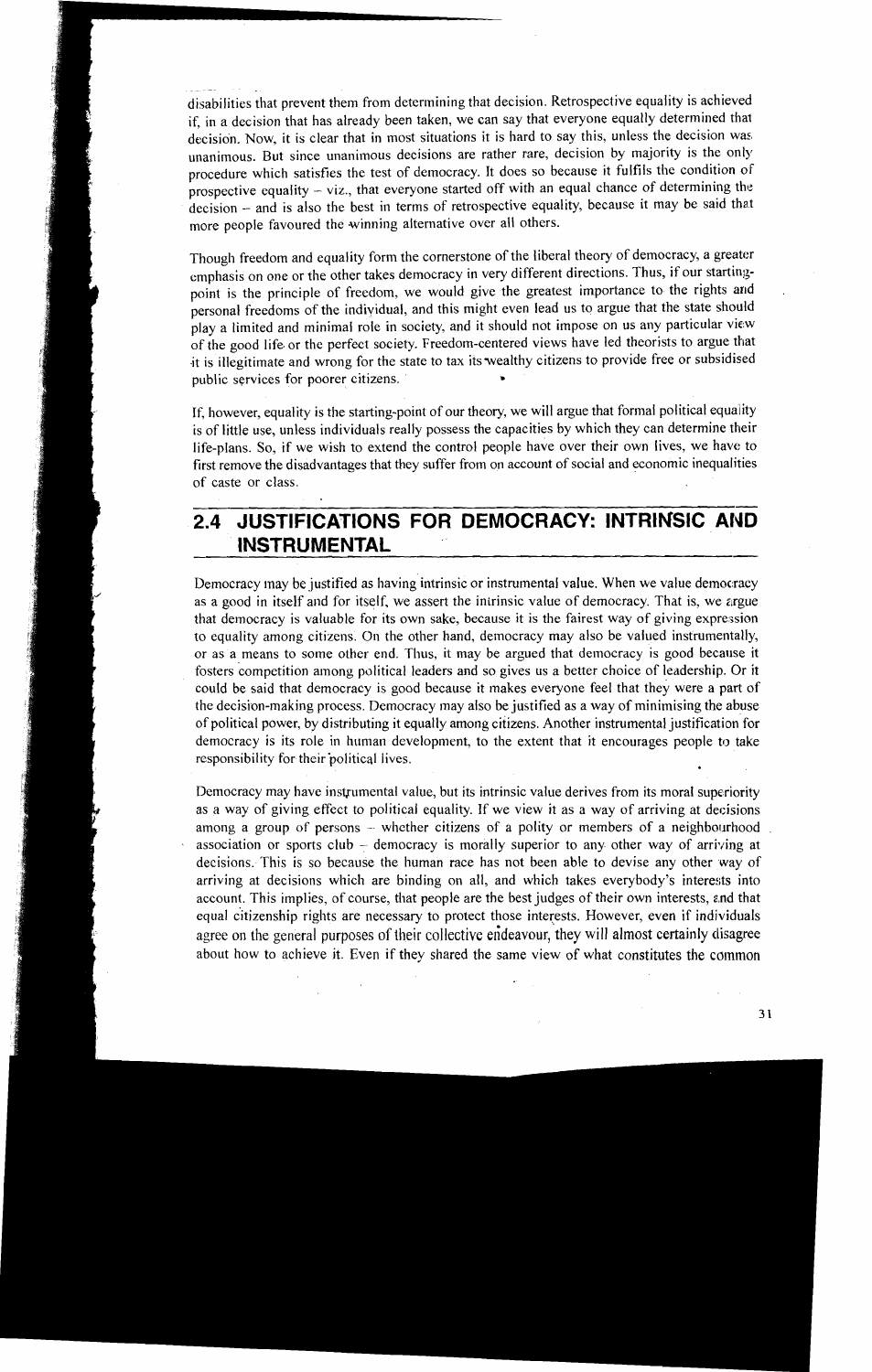good, individuals would surely hold different opinions of how to actually achieve that good. In such situations, democracy represents a fair moral compromise among people who live within the territory of the same state, but do not share a single conception of the good life.

It is precisely because unanimity is impossible that the best and the most practical procedure for arriving at a decision is the principle of majority rule. This is probably why Winston Churchill described democracy as "the worst form of government except for all the rest". Though many people tend to equate the principle of democracy with the principle of majority rule, it is important to keep in mind that majority rule is only the most practicable and acceptable procedure for arriving at decisions in situations where people disagree. The moral value of democracy lies, not in the principle of majority rule, but in the principle of equality that underpins it.

### **2.5 DEMOCRACY: PROCEDURAL AND SUBSTANTIVE**

In large and complex societies, it is not always possible for people to gather together to make decisions on each and every issue, as they did in the direct democracy of ancient Athens. This is why modern democracy works through representative institutions. People elect their representatives to a legislature or assembly, and these representatives are authorised to take decisions on behalf of those who elected them. Ultimate sovereignty, however, remains with the people, who can hold their representatives accountable, and refuse to re-elect them mhen the next election comes round. Representative government is almost synonymous with the idea of democracy today.

However, democracy should not be seen merely as a set of institutions –  $\mathbf{e}$ .g., free and fair elections, legislative assemblies, and constitutional governments arising out of these. This view of democracy is described as *procedural* democracy, because it emphasises only the procedures and institutions of democracy. It fails to see that notwithstanding formal political equality, some citizens may be more equal than others, and may enjoy a greater voice than others in the determining of decisions. More often than not, it would be the poorer, less educated, and the socially disadvantaged citizens who would be unable to fully practice their democratic rights. Social and economic inequalities make it difficult for a formal participation to be effective. This is why theorists emphasise the importance of *substantive* democracy. This ideal suggests a society of truly equal citizens, who are politically engaged, tolerant of different opinions and. ways of life, and have an equal voice in choosing their rulers and holding them accountable. The outcomes and decisions of the democratic process would then be mindful of the interests of all, rather than the interests of a few powerful groups and individuals in society. This also means that democracy is and should be the principle of organisation not only.of government, but also the organising principle of all collective life in society.

We could argue, however, that this is not possible unless and until the background conditions for equality are met, because social inequality makes formal political equality relatively meaningless. Even the free exercise of the franchise, for example, may require freedom from caste superiors, from dominant landlords, or, in the case of women, from the male head of the household. This freedom may be curtailed when people do not have the power of independent decision-making or adequate access to relevant information; and, above all, when despite their exercise of the franchise, they are unable to get a responsive administration. In societies where there are minorities based on religion, language and ethnicity, the majority principle tends to work to the disadvantage of minorities, for they may be systematically outvoted,'and may never have a real or equal opportunity to influence the outcome of the decision-making process.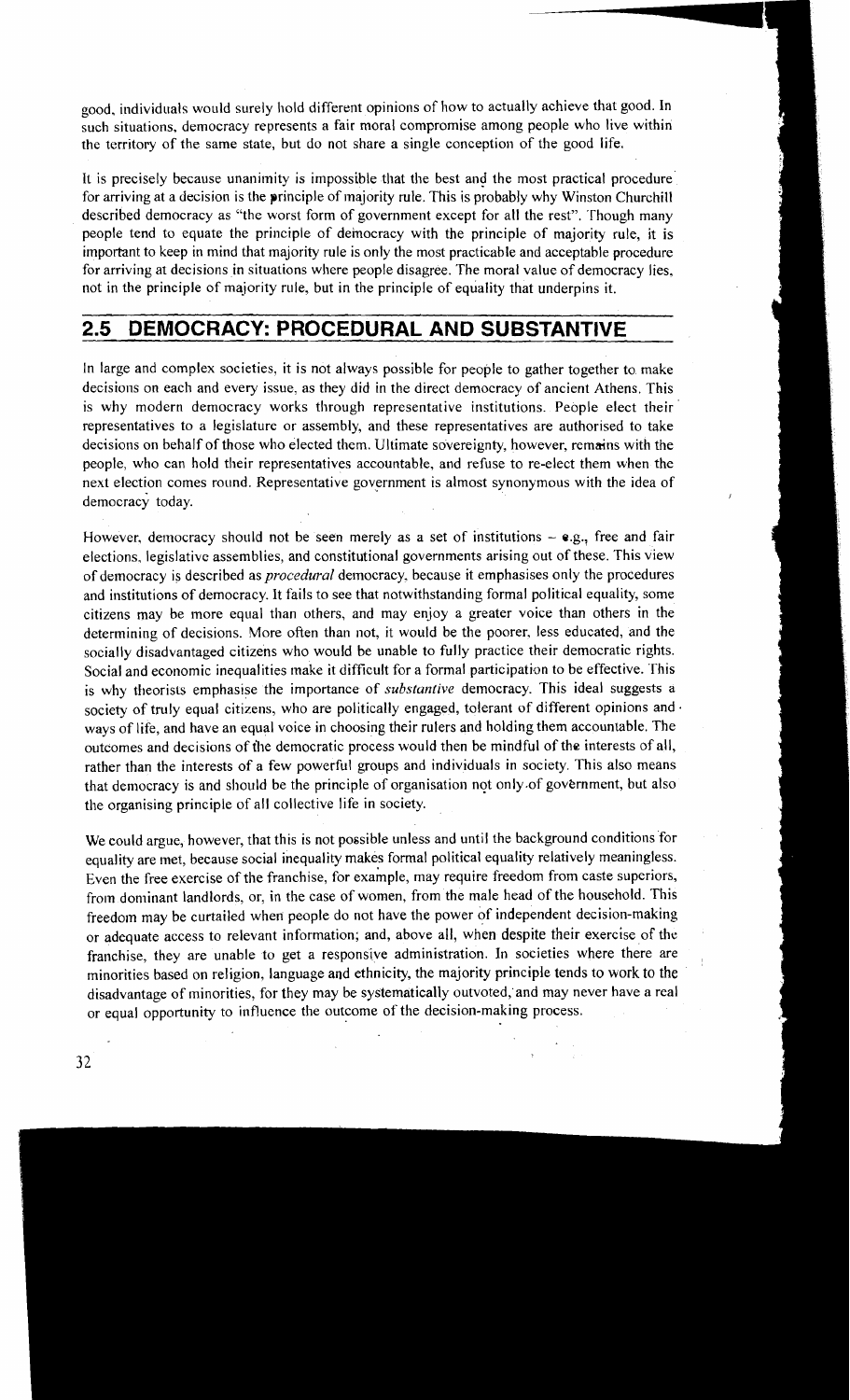### **2.6 TYPES OF DEMOCRACY**

#### **Representative Democracy and its Critics**

Since direct democracy is not possible in large and complex societies, the mechanism through which people take part indirectly in government is through electing representatives to carry at their will. For early social contract theorists, such as Hobbes and Locke, representative governn.<sup>9</sup>nt was a form of government authorised by the people to act on its behalf. For Rousseau, however, sovereign power over the state should rest in the hands of the citizenry and its "general will". because the opinions and interests of representatives could never be identical to those of the electorate.

Be that as it may, today representative government  $-$  based on the majority principle  $-$  is considered the best way of giving effect to the democratic impulse. It has, however, two types of critics, those who consider it unrealistic (Schumpeter and the elite theorists) and those who consider it inadequate (participatory democrats, discussed in the next section). The Schumpeteriein view of democracy projects this statement of the classical eighteenth century theory of democracy as an inaccurate account of what democracy is *really* about. To Joseph Schumpeter, the classical theory of democracy assumes – mistakenly – that sovereignty lies in the hands of the people who elect individuals to an assembly where their will can be carried out. Democracy is projected as an institutional arrangement for arriving at political decisions which realises the common good in this way. In reality, however, Schumpeter argues, democracy is not abcut popular sovereignty. It is not really the case that the primary task of democracy is to vest political power in the hands of a sovereign electorate, and its secondary task to elect leaders. On the contrary, the main purpose of democracy seems to be to elect leaders froin among a given set of candidates, who compete with each other for the people's vote. Leadership is ihe driving-force, the people merely give their endorsement to one or the other leader. This has been called the "realist" theory of democracy.

#### **Participatory Democracy**

The classical theory of participatory democracy is found in the writings of Rousseau and John Stuart Mill. Rousseau's theory depends upon the participation of every individual citizer in political decision-making. The relationship between citizens is one of interdependence, such 1.hat each individual is equally dependent upon all the others viewed collectively as sovereign. Participation is important not only in decision-making, but also as a way of protecting private interests and ensuring good government. For Mill, as for Rousseau, participation has an educative function for citizens. Popular democratic government is Mill's ideal polity, in which participatory institutions foster active citizenship and a public-spirited character. This is the mechanism through which the individual is made to take public interest into account and to make decisions guided by the idea of the common good, rather than by his own selfish interests. Thus, democratic institutions - especially local ones - are "a school of political capacity".

In large and complex societies, direct participatory democracy is clearly impossible. Nevertheless, contemporary democratic theorists  $-$  such as Carole Pateman and Benjamin Barber  $-$  have argued in favour of participatory or "strong" democracy, in which the ordinary citizen is more fully involved in decision-making processes than is possible within the limits of representative democracy. This could take the form of strengthening local democracy, so that citizens are involved in community affairs and social movements. Advocates of participatory democracy generally follow Mill in attaching importance to civic education as a way of creating a more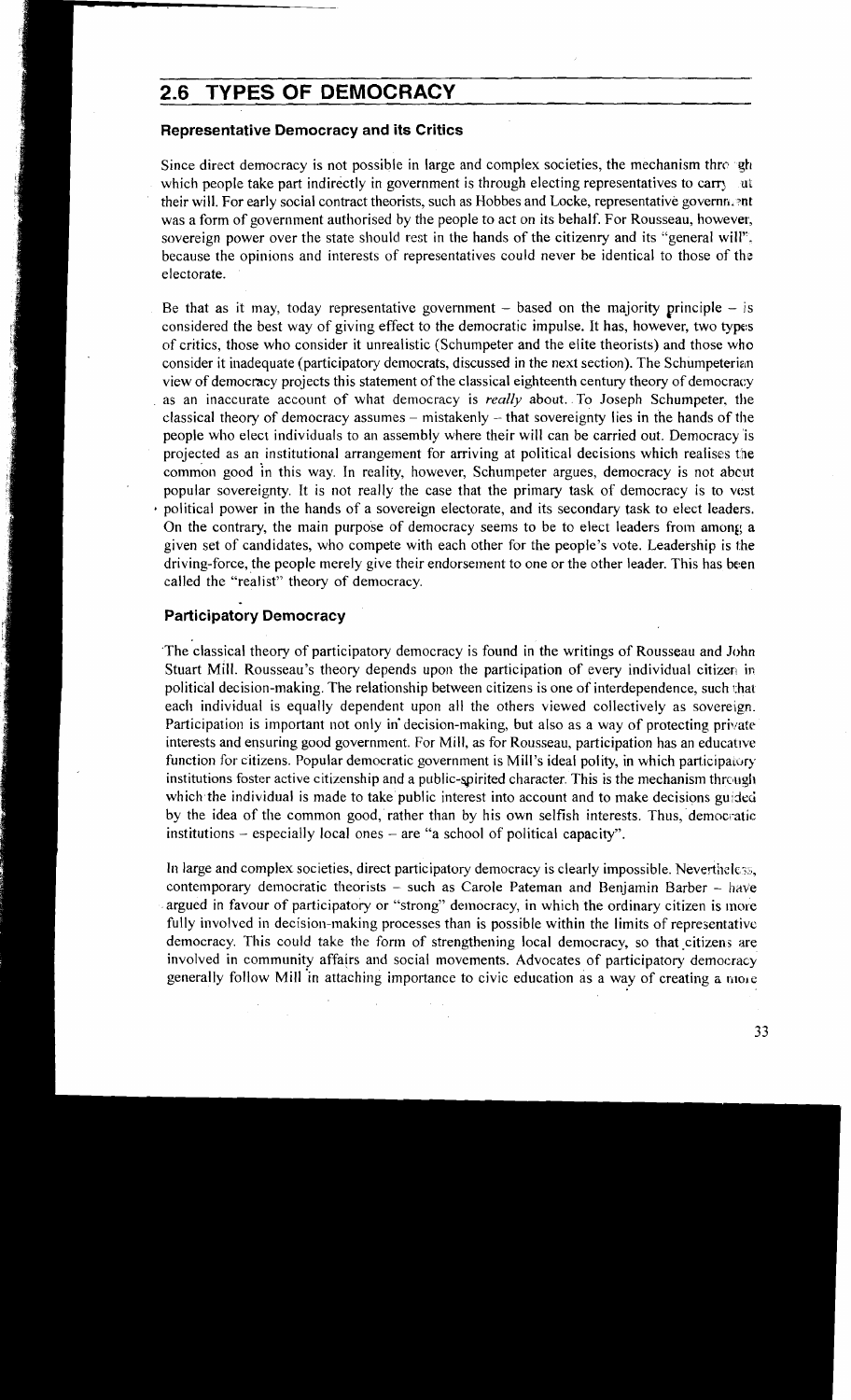active and politically engaged citizenry. Above all, they believe that political participation is central to the good life for human beings and that it helps to restrain the abuse of power by public officials.

#### **Deliberative Democracy**

Deliberative democracy values open and public deliberation on issues of common concern. It starts from the assumption of individuals as autonomous persons, but does not view the social relationships between these autonomous persons as relationships of conflict or interest. Rather, it sees people as relating to each other and seeking to influence each other through reasoned argument and persuasion. For advocates of deliberative democracy, persuasion is the best basis for political power, because it alone respects the autonomy of individuals and values their capacity for self-government. It also gives individuals control over an important aspect of their lives, and makes for greater and continuous accountability of political power. Unlike participatory democracy, which requires individuals to be constantly engaged in making decisions, deliberative democracy allows for a political division of labour between citizens and professional politicians, though citizens are involved in deliberation about public issues. **t** 

#### **Social Democracy**

Social democracy is a form of democracy that is based on a strong commitment to equality. Social democrats, therefore, support the idea of the welfare state based on redistribution. They believe in the liberal institutions of representative democracy, but wish to combine these with the ideal of social justice. To the extent that liberalism frequently takes the form of right-wing libertarianism  $-$  a belief in the unfettered freedom of the individual and the free market  $-$  social democracy is more egalitarian than liberalism. However, it is less radical than Marxian socialism and may be said to stand at the intersection of these two ideologies. Indeed, it has been said that social-democracy is more than democracy and less than socialism!

Social democrats argue that all individuals should get an equitable share of society's resources , in order to realise their own plans of life. If poverty or disability or belonging to a minority are cobstacles in this respect, then it is the duty of the state to remove such obstacles. Social democracy is thus particularly concerned with providing the conditions for the well-being of workers, women, the disabled, the elderly, members of cultural minorities, and so forth. It is basically interested in creating the conditions for equality, so that all citizens can enjoy their democratic rights to the same extent. It sees democracy as not only a form of government, but also a principle that should inform collective life in society as a whole.

#### **Cosmopolitan Democracy**

Cosmopolitan democracy is an idea advanced by political theorists in the context of globalisation. With the coming into being of forms of supranational organisation - such as the European Union - and with the advance of economic and cultural globalisation, it is believed that democracy must also respond to these challenges beyond the borders of the nation-state. The idea of cosmopolitan democracy is a response to this challenge. Though there is no single institution of global governance that has replaced the national state. this theory points to the global civil society being created by the phenomenon of "globalisation from below". The new solidarities being forged across national borders give rise to the notion of cosmopolitan citizenship. The environmental movement and the women's movement are two notable examples of this. As the world is getting more rapidly and closely connected through the communications and internet revolutions, the implications of these developments for democracy are uncertain. Do these